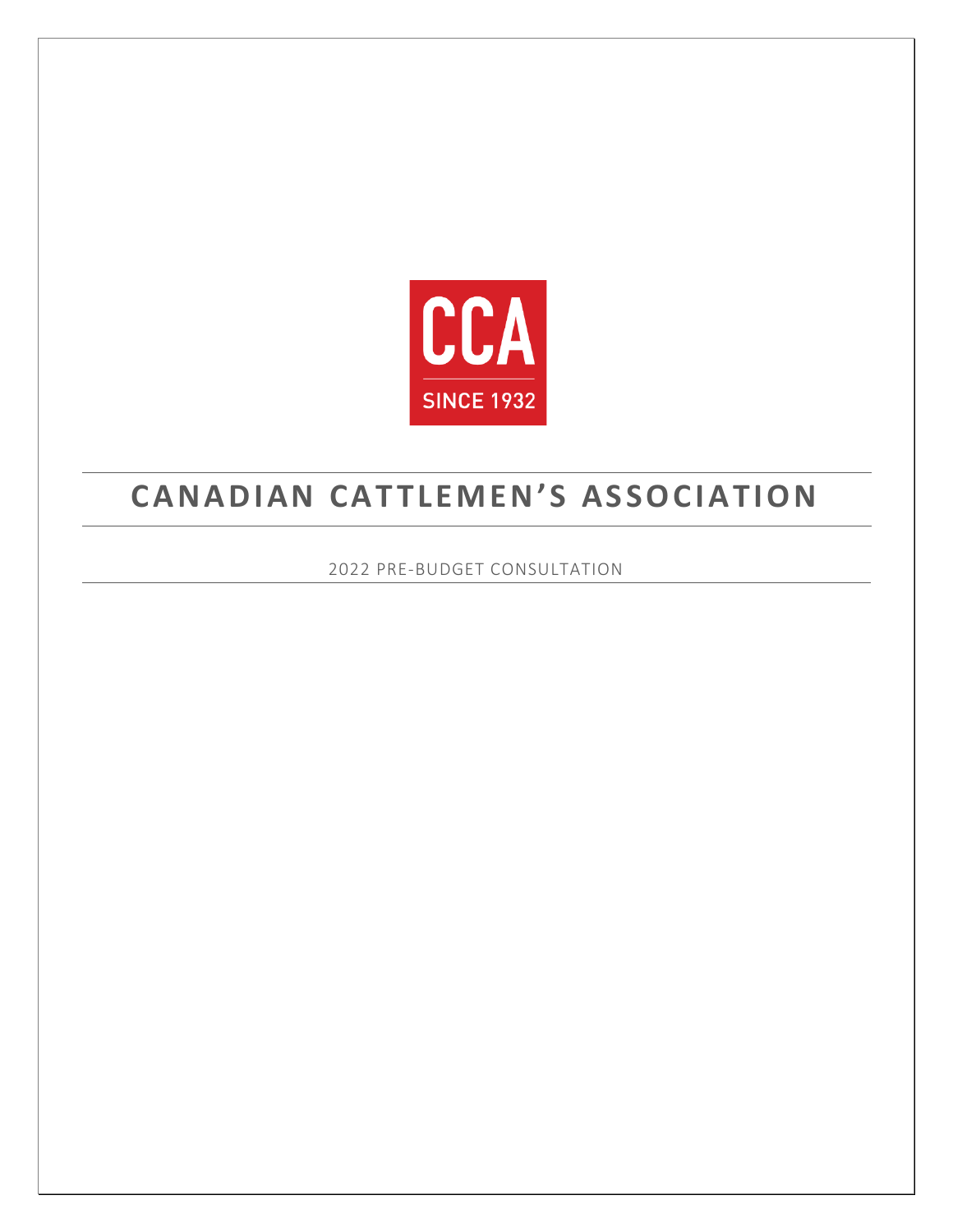- 1. Strengthen Canada's ability to respond and proactively address animal health through the creation of a national Foot and Mouth Disease vaccine bank.
- 2. Through investing in nature based solutions, recognize the beef sector as key partners in fighting climate change and enhancing biodiversity.
- 3. Enhance the economic resiliency of the Canadian beef industry through enhancements to risk management programs, adequate processing capacity and increasing labour availability.
- 4. Invest in long-term science and innovation funding and strengthen AAFC's internal high risk discovery research capacity; Develop stable funding for national animal health and disease surveillance.
- 5. Increase the capacity and efficiency of beef trade potential through:
	- a. expansion of CPTPP, negotiating a permanent free trade agreement with the UK, and exploration of new markets;
	- b. optimizing CETA access, including compensation where beef trade imbalances cannot be rectified;
	- c. attaining increased technical access for a broader array of beef products in Asian markets; and
	- d. enhance trade resources to enable the timely optimization of current trade agreements.
- 6. Build strong rural communities through infrastructure investments.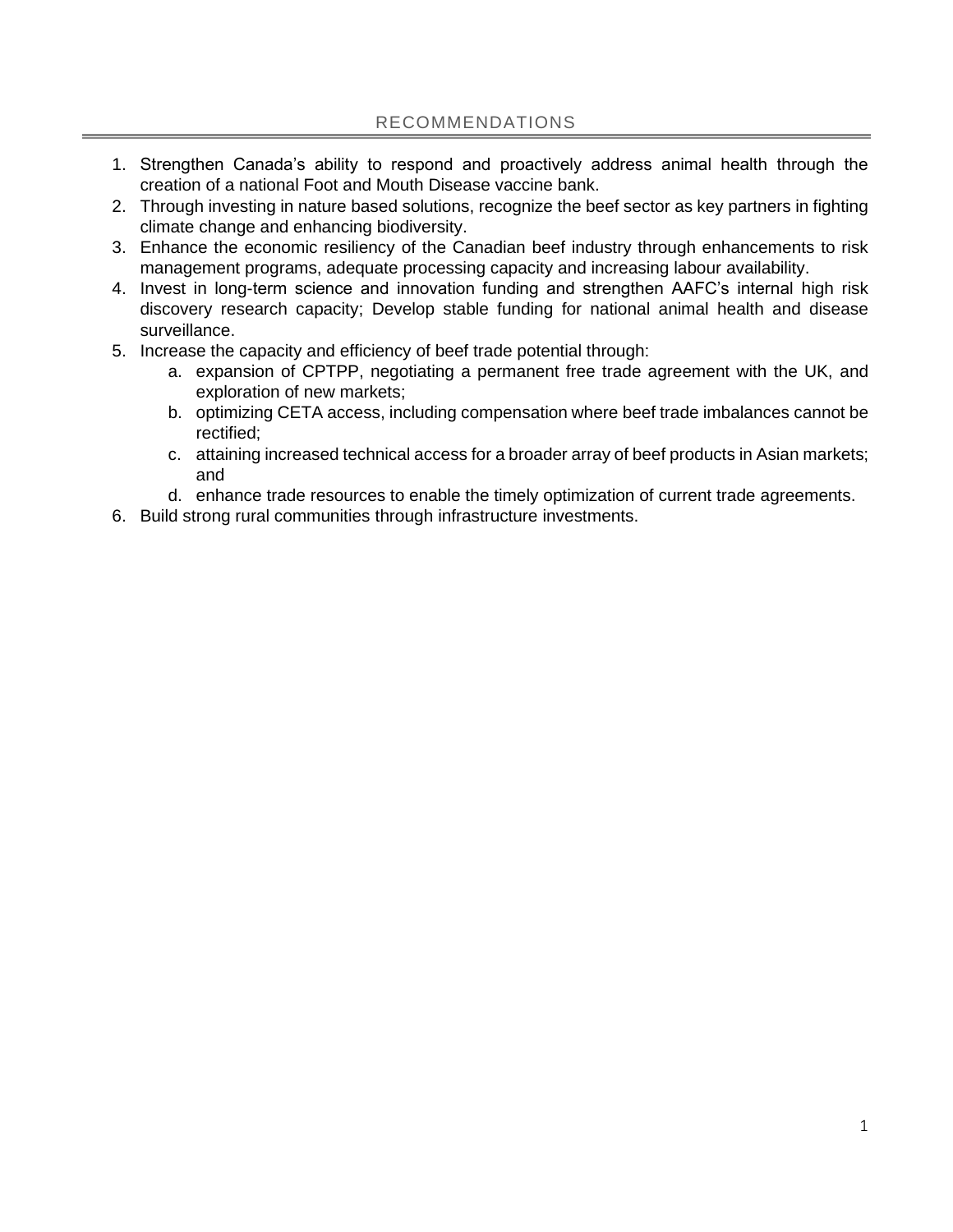# INTRODUCTION

As the Government of Canada looks beyond the pandemic to economic recovery, Canada's beef producers are positioned to deliver on the government's shared priorities of both economic recovery and environmental sustainability. In 2020, despite signficiant COVID-19 challenges, the Canadian beef sector had a 5<sup>th</sup> year of achieving record exports with significant growth on the horizon positioning our sector as a key net contributor to the stability and growth for the Canadian economy. The beef industry is one of Canada's largest agriculture sector contributing \$21.8 billion to GDP and supporting 347,672 full-time equivalent jobs.

CCA's priorities build on the Government of Canada's pandemic economic recovery as well as recent efforts of the United Nations Food Systems and COP 26 combined with the beef sector's 2030 goals to align with the Government of Canada's mandates and objectives of economic recovery and pushing further into a green economy.

#### ENVIRONMENT

As we look to the future that focuses on a green economy, CCA with industry and environmental partners recently set 2030 goals including; reducing the sector's GHG footprint by 33 per cent, sequestering an additional 3.4 million tonnes of carbon, reducing food waste by 50 per cent and conserving 35 million acres of grasslands. To help achieve these 2030 environment goals, CCA recommends recognizing beef producers as a key part of the solution in fighting climate change and maintaining biodiversity through;

- Further establishing ecosystem service payment type programs to directly and justly incentivize beef producers in their conservation efforts, such as the reverse auction that was announced in Budget 2020;
- Supporting habitat conservation through programs such as ALUS, MultiSAR, Cows and Fish etc. by enhancing SARPAL funding and expanding regional availability, access and capacity;
- Investing in strategic environmental research and extension capacity and programming in partnership with industry partners, including the Beef Cattle Research Council, to achieve key priorities in the 5-year [Canadian Beef Research & Technology Transfer Strategy.](https://www.beefresearch.ca/files/pdf/Overview_of_Five_Year_Canadian_Beef_Research_and_Technology_Strategy_July_2021.pdf)
- Investing in tools and guidance to ensure Canadian farmers and ranchers are active and confident participants in carbon offset systems;
- Including conservation and planting of native and tame grasslands, pastures and haylands in the Government's pledge to plant two billion trees; and
- Enhancing natural climate solutions such as improved grazing, grassland and wetland conservation and silvopastoral grazing to reduce fire fuel loads.

A recent report by Nature United, with 16 other research institutions, showed that Natural Climate Solutions can reduce Canada's emissions by up to 78 megatonnes of CO2e annually and that grassland conservation and management represents the largest opportunity for 2030. To build on this opportunity, the beef industry has grown partnerships with the environmental community in recent years to deliver collaborative solutions that increase biodiversity, enhance carbon storage, build flood and drought resiliency amongst other environmental benefits. CCA encourages the government to expand and grow these existing programs that already have networks and credibility on the ground, across the country. Examples of these types of agri-environmental collaborations include work being completed include: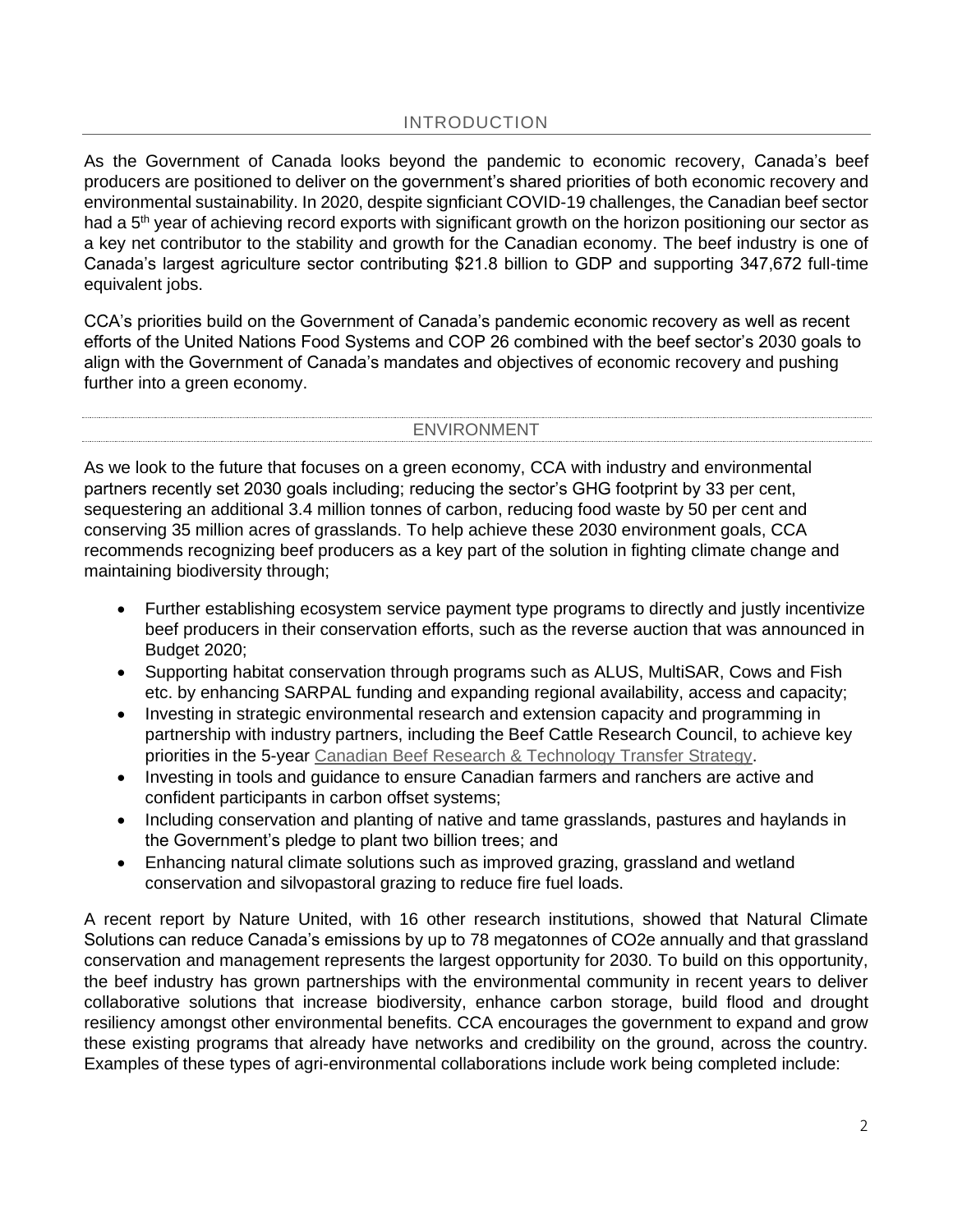- MultiSAR, Cows and Fish, and ALUS that work as partners with farmers and ranchers to restore and enhance species habitat on farms and ranches;
- Ducks Unlimited Canada which partnered with Cargill and McDonald's to conserve 125,000 acres; and
- The Canadian Roundtable for Sustainable Beef (CRSB) that enables the sales of certified sustainable beef into the marketplace.

## ANIMAL HEALTH

CCA fully supports the Animal Health Canada initiative to proactively address the real threat of a foreign animal disease outbreak that would be catastrophic to the Canadian beef industry.

The recent COVID-19 pandemic has demonstrated the need for effective and efficient use of vaccines. In the livestock sector, the threat of Foot and Mouth Disease (FMD) is serious with the potential to have a \$50-to-\$60-billion-dollar financial impact on Canadian economy. Investing in a Canadian FMD vaccine bank would prevent catastrophic losses to the sector and broader Canadian economy. Following up on our joint letter with the Dairy Farmers of Canada requesting funding for an FMD vaccine bank, CCA urges AAFC and CFIA to establish a Canadian FMD Bank of 30 million doses, consisting of 2.5 million doses each of 12 different FMD vaccine concentrates. The projected annual cost is \$3.2 million including potency and licensing testing. We are requesting that resources be dedicated towards the establishment of a Canadian FMD Vaccine Bank in Federal Budget 2022. This is a key priority for Canadian beef producers to ensure economic viability in the future.

## TRADE & MARKETING

Canada is a world leader in the production of high-quality beef, with 50 per cent of Canadian beef exported into over 58 countries. The Canadian agricultural sector is globally competitive and thrives with stable and open access to world markets. However, market access barriers are becoming more pernicious as sanitary and phytosanitary issues and non-tariff barriers increase risk and reduce export opportunity. Significant and persistent market access issues continue to negatively impact the sector and ultimately the government's ambitions of achieving \$75 billion in agri-food exports by 2025.

CCA is pleased with the improved market access that has been attained in recent years through CUSMA, CKFTA and CPTPP. CCA strongly supports the continued expansion of free trade as well as Canada's leadership to maintain and strengthen the World Trade Organization.

While Canada is fortunate to have robust trade agreements that have lowered tariffs across many markets, non-tariff trade barriers are becoming prevalent roadblocks to global trade – including in countries where trade agreements are already in force. As the growth of trade barriers continues to outpace our success in addressing issues, there is a clear and urgent need for revitalized efforts by Canada that focus on building solutions and engagement to resolve and prevent these complex challenges, especially in key emerging markets.

In 2021, CCA worked closely with the Government of Canada to see the application for BSE negligible risk come to fruition. This change in risk status will help facilitate expanded access to foreign markets for various beef products currently limited by BSE era restrictions.

CCA recommends increasing capacity to address market access challenges. One such example would be expanding our efforts in the Indo-Pacific region by creating a new Indo-Pacific Diversification Office.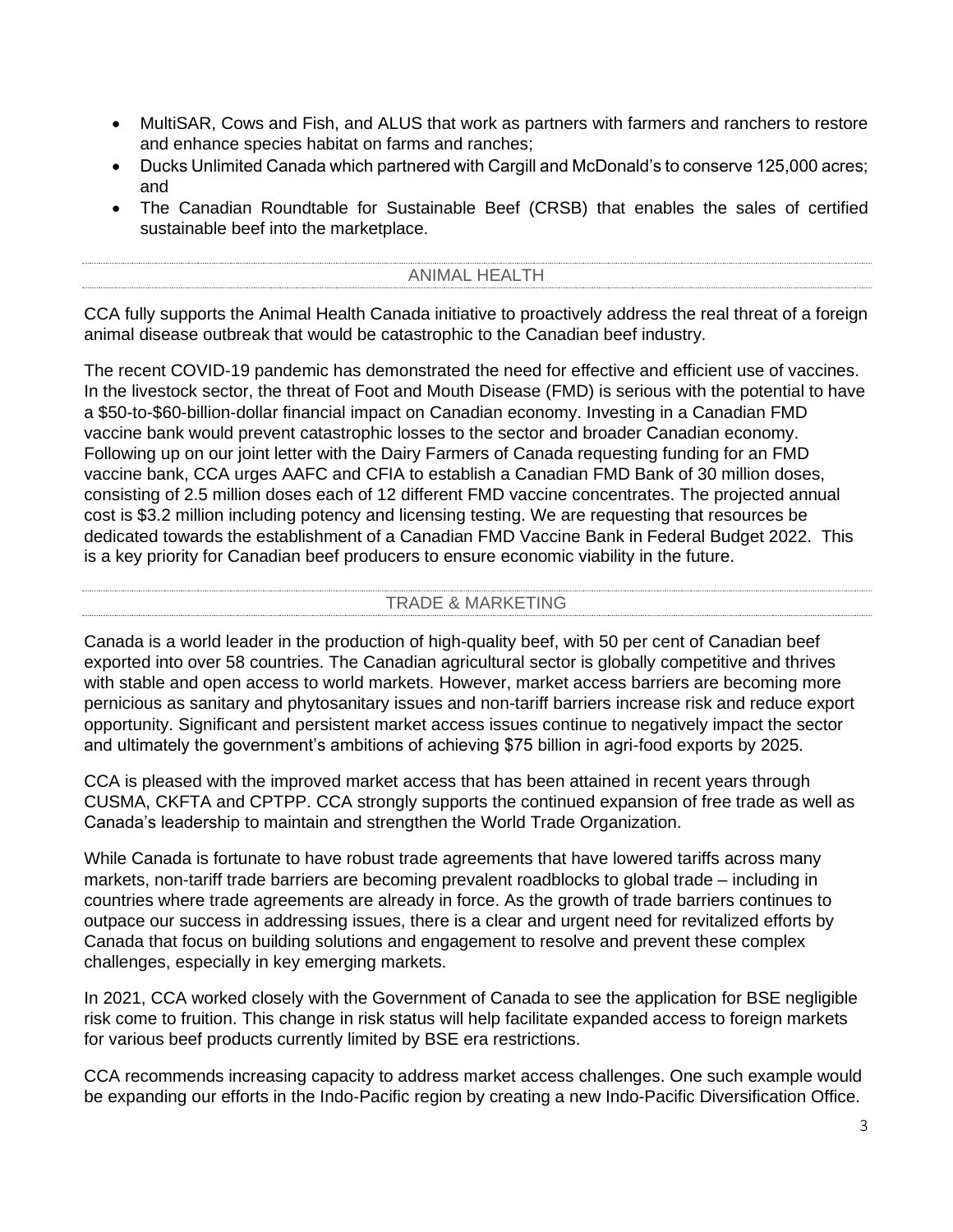This Office should have the mandate to prevent and resolve agricultural market access issues in the region through a multi-disciplinary staff of experts covering plant and animal health, regulations, agricultural and trade policy. The Office would complement current staff in the region and provide much needed technical resources to address new and ongoing market access issues, deepen connections, support regional capacity building and prevent new trade barriers from arising.

Asia remains a priority for potential economic growth for beef producers. CCA encourages the expansion of CPTPP and broadening market access for Canadian beef offals and over thirty-month beef in numerous Asian markets. Canada's higher tariff rate into the South Korean market than competitors and current export limitations within the market make Canada-South Korean negotiations a high priority for beef producers.

CCA also foresees the U.K., our largest trading partner under CETA, as an integral market for Canadian beef and recommends forging ahead with a full free trade agreement built upon the foundations of CPTPP. While there is opportunity, current trade challenges must also be addressed. For example the overall Canada-EU beef trade deficit (which includes the U.K.) was \$0.5 million in 2018, \$17.3 million in 2019 and \$96.8 million in 2020. CCA is significantly concerned with how beef trade with the EU and U.K. has progressed and has recently requested compensation to address the concerning imbalance caused by a number of trade limiting factors.

Continued and increased promotional activities that differentiate Canadian products and leverage Canada's reputation for high quality and safe food is key to continued growth. CCA recommends promoting healthy eating of Canadian agriculture products, including beef, within Canada and abroad. Additionally Canada needs to enhance market access trade resources to enable the timely optimization of current trade agreements similar to what competing countries are doing.

### ECONOMIC RESILIENCY

Farmers and ranchers see firsthand the impacts of changing environments and climate change. Business risk management (BRM) programs and investments in crucial infrastructure are key to managing risk, particularly as market volatility and extreme weather continues to affect farmers and ranchers. The 2021 drought and wildfires directly impacted beef producers from British Columbia through to Ontario and impacts to the entire industry will be felt in coming months and years. CCA's recommendations will help producers make economically viable decisions and become increasingly resilient to the climate, market and production risks they face.

Aspects of BRM programs provide inequitable coverage amongst agriculture sectors and regions. To improve BRM programs, CCA recommends:

- o Make Livestock Price Insurance (LPI) a permanent BRM program and not dependent on renewal under each agriculture policy framework. Broaden LPI to enable participation by cattle producers across Canada so the national beef industry can grow, including in the Maritimes, where there is not currently LPI. Young beef producers benefit greatly by LPI as it increases their ability to secure financing and survive downturns in the market.
- o Make modifications to the Livestock Tax Deferral provision that would enable producers to selfelect when the tool can be utilized and ensure all cattle are eligible under the deferral provision. More frequent events like widespread drought, flooding or fires often force producers to sell animals such as calves and breeding stock earlier than anticipated, resulting in more than one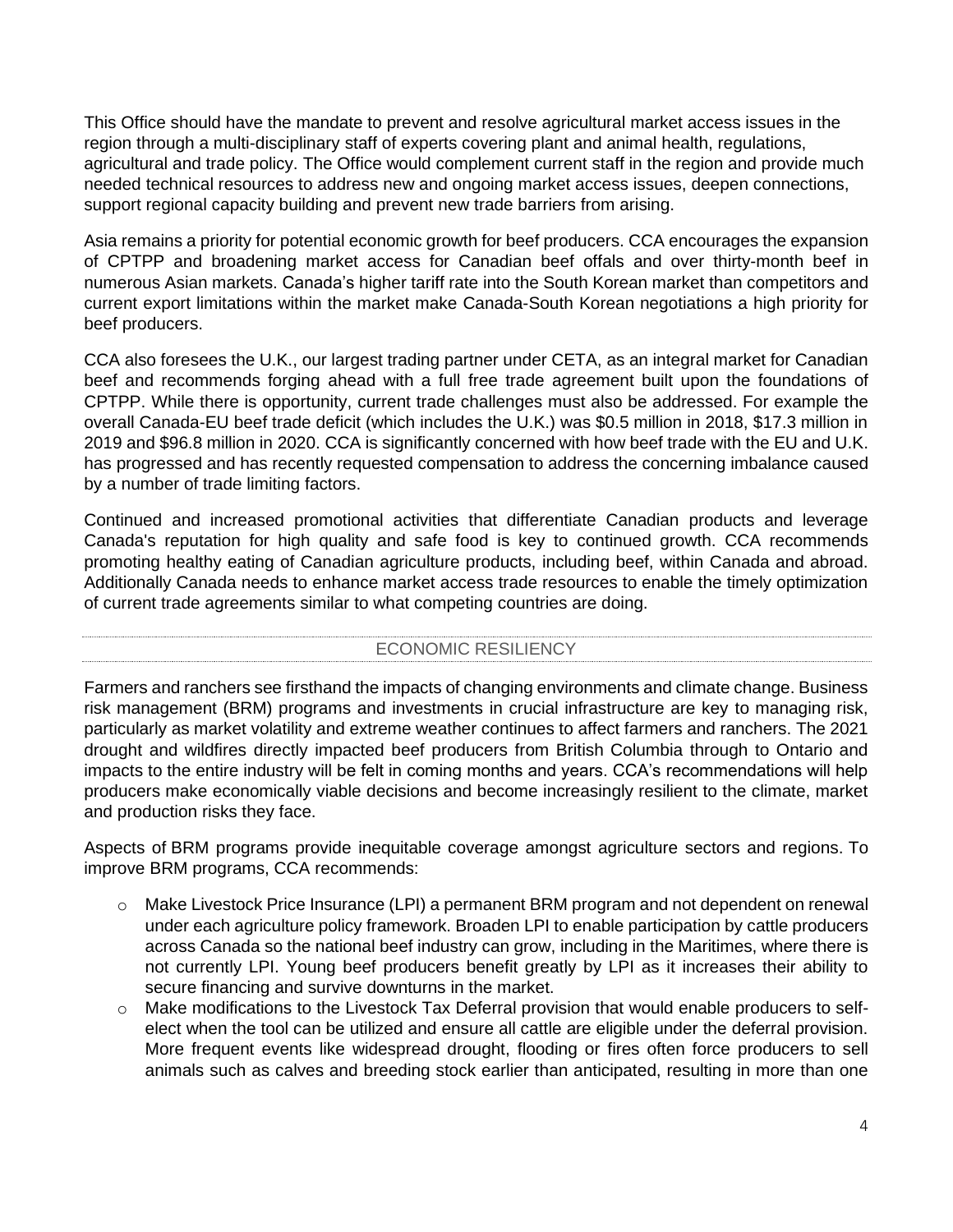sale in a fiscal year with debilitating tax implication and the tax deferral helps producers better financially adapt.

- o Increase funding for AgriStability and AgriRecovery programs to improve the protection for farmers and ranchers against adverse weather events and extraordinary market volatility.
- o Increase funding for enhanced infrastructure that builds resiliency against the likelihood of more frequent and severe weather events such as water infrastructure including, well and dugout development, irrigation and proceeding with the outlet channel at Lake Manitoba and Lake St. Martin.

Following the BSE negligible risk status earlier this year, CCA recommends the government update Canada's Specified Risk Material removal requirements that make Canada's processing industry less competitive compared to international competitors.

Labour continues to be a limiting factor to Canada's beef exports and growth potential. The beef sector is short 1,700 workers (CAHRC Survey, 2017) and it is anticipated that by 2029 the sector will be short more than 14,000. CCA recommends the Government ensure the new Agri-Food Immigration Pilot achieves its objective of filling labour shortages and prioritize increasing the skills and labour supply of workers in primary agriculture and agri-food processing.

CCA recommends the Government ensure competitiveness of Canada's processing sector through aligning our regulatory environment with the US and work to ensure Canada has a resilient processing sector that can deal with seasonal surges or any potential interruptions in processing.

### INNOVATION

Canada's beef industry has the opportunity, and demonstrated ability, to continually improve productivity and its environmental performance, while maintaining stewardship of air, water and soil resources. Continual innovation benefits producers and the economy while also ensuring the maintenance of crucial grasslands that contribute to carbon sequestration, biodiversity, and wildlife habitat. To ensure a thriving and sustainable agricultural industry, CCA recommends the Government increase applied agriculture research funding that support industry productivity and economic sustainability that also advances Canada's environmental objectives. Funding for long-term, high-risk research is also critical in areas including plant breeding and variety development, genetic improvement, etc. to take advantage of opportunities presented by emerging technologies.

Strengthening AAFC's research infrastructure, including AAFC's federally inspected research abattoir in Lacombe, to support pre-commercialization research related to productivity, automation, quality, and food safety is paramount to supporting both export and value-added production objectives.

The ability of Canadian agriculture to address the threats posed by animal pathogens, and emerging antimicrobial resistance will have major implications for the short and long-term health of Canadian agriculture, both domestically and internationally. Adequately funded, coordinated national surveillance networks are essential to target research, regulatory, and policy priorities related to animal health and sanitary and phytosanitary trade-related concerns. The current surveillance funding framework, or lack thereof, has relied heavily on inconsistent piecemeal provincial programming whereas Canadian agriculture spans across provinces and relies heavily on international exports. The CCA recommends that the government ensure the development of a stable, long term funding framework for national animal health, disease, and antimicrobial surveillance.